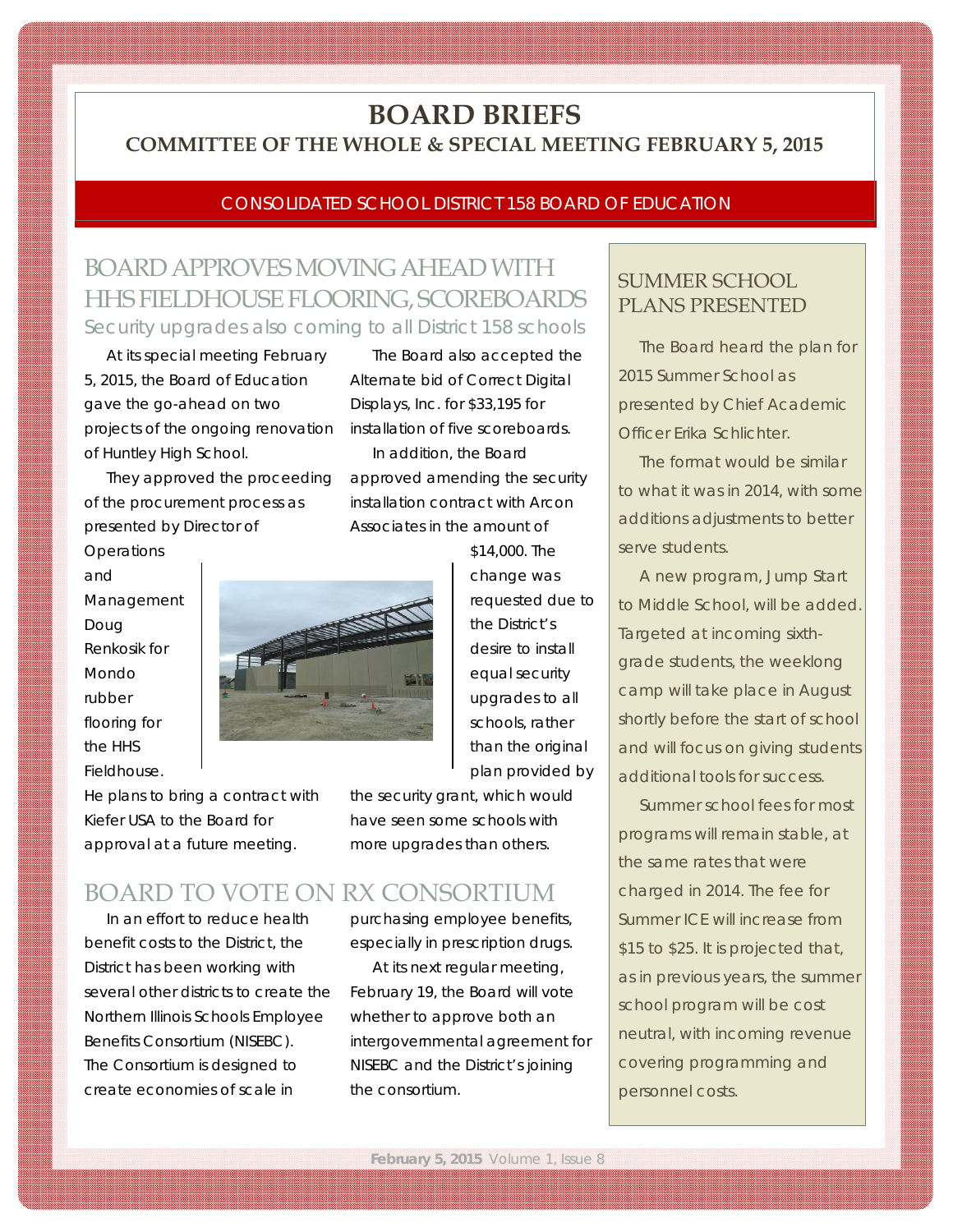### **Proposal to Hire New Staff Next Year on Tiered Approach**

Assistant Superintendent for Human Resources Jessica Lombard presented the District's recommendations for hiring of additional staff for 2015-2016. The list will be reviewed by the Board again in March. The preliminary plan includes 10 Tier 1 hires, including three teachers at the high school, five teachers at Marlowe Middle School, and a special education teacher and LIGHT Program job coach. Tier 2 would include two additional teachers at both the high school and Marlowe. Tier 3 hires would include a .5 FTE orchestra teacher, four FTE campus safety and security supervisors, restructuring of the assistant athletic director position, a .5 FTE nurse, and a .6 FTE assistive tech to support Special Education. Many of the new hires are being planned for to accommodate for growing enrollments and to maintain current class sizes.

### **High School Renovation Projects Progressing Under Budget, Additional Enhancements Possible**

Renkosik reported that because many projects in Bid Release 1 and Bid Release 2 of the HHS Renovation and Construction efforts have been completed under budget, an approximate amount of \$818,000 may be available for additional enhancements that initially were left out of construction plans. He reported that the Core Planning Group suggested additional enhancements to the cafeteria, collaborative space in the former library space, and the stadium entrance. No actions are planned at this time, and additional updates will be given as projects continue.

### **Informational Updates**

The Board heard informational updates on:

- The collaborative efforts of the Physical Education and Health Departments with the Staff Wellness Committee implement initiatives through the "We Choose Health" grant from the State of Illinois in partnership with the McHenry County Department of Public Health. Among other initiatives, the grant enabled the purchase of pedometers for students and teachers, which has led to positive health outcomes for both.
- Two options under exploration to add orchestra as a curricular or extracurricular program
- Monthly Revenue and Expenditures
- Monthly fiscal update and Paid Activity Funds
- The District's ongoing exploration of adding a Champions Daycare facility as a benefit for employees. Lombard reported that administrators toured a Champions site at a different district and are examining tuition projections. After further surveying of employees, the District will present another report to the Board.
- The first year of the District's 10-year guaranteed energy savings agreement with CTS Group, which has led to savings of \$347,430, a premium of \$31,336 over CTS Group's guarantee of \$316,094.
- The Request for Proposals issued for a guaranteed energy savings contract which might include energy conservation measures including:
	- o Lighting systems retrofit where systems approach end of useful life
	- o Kitchen equipment reached expected end of life
	- o Other viable opportunities which may be presented.
- A 10-year capital project forecast and monthly Operations and Maintenance update.
- The Operations and Maintenance Department Annual Report, which detailed, among other accomplishments, the successful management of 1,528,108 square feet of building space and the achievement of Energy Star-eligible ratings at three schools.
- Legislative affairs, including the introduction to the Illinois State Senate of Senate Bill 1. Introduced last session as Senate Bill 16, the bill seeks to restructure the formula that determines state funding for school districts. Board member Michael Fleck reported continued concern over uncertainty in the state's budget.
- The Call for Proposals for sessions at the Annual Triple I Conference of the Illinois Association of School Boards in November.